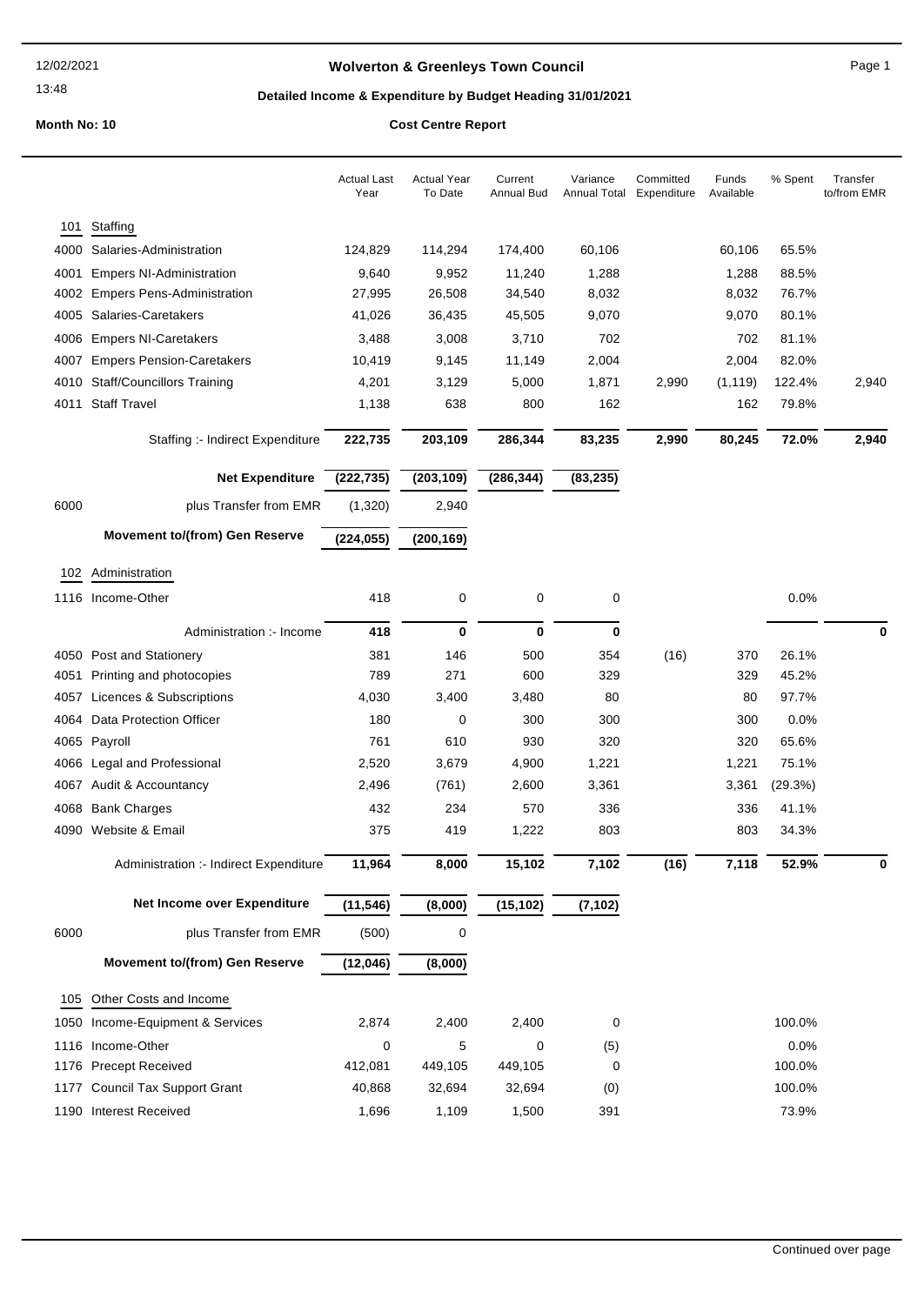#### 12/02/2021

13:48

## Wolverton & Greenleys Town Council **Page 2** Page 2

# Detailed Income & Expenditure by Budget Heading 31/01/2021

|                  |                                                        | <b>Actual Last</b><br>Year | <b>Actual Year</b><br>To Date | Current<br>Annual Bud | Variance<br>Annual Total | Committed<br>Expenditure | Funds<br>Available | % Spent        | Transfer<br>to/from EMR |
|------------------|--------------------------------------------------------|----------------------------|-------------------------------|-----------------------|--------------------------|--------------------------|--------------------|----------------|-------------------------|
|                  | 1191 Lamit Property Fund                               | 5,549                      | 4,100                         | 0                     | (4, 100)                 |                          |                    | 0.0%           |                         |
|                  | Other Costs and Income :- Income                       | 463,068                    | 489,413                       | 485,699               | (3,714)                  |                          |                    | 100.8%         | 0                       |
|                  | Net Income                                             | 463,068                    | 489,413                       | 485,699               | (3,714)                  |                          |                    |                |                         |
| 6000             | plus Transfer from EMR                                 | (400)                      | 0                             |                       |                          |                          |                    |                |                         |
| 6001             | less Transfer to EMR                                   | 665                        | 0                             |                       |                          |                          |                    |                |                         |
|                  | Movement to/(from) Gen Reserve                         | 462,003                    | 489,413                       |                       |                          |                          |                    |                |                         |
| 201              | Town Hall-Running                                      |                            |                               |                       |                          |                          |                    |                |                         |
| 1000             | <b>Rent from Tenants</b>                               | 20,391                     | 16,911                        | 20,000                | 3,089                    |                          |                    | 84.6%          |                         |
| 1005             | Telephone/Photocopy Recharges                          | 0                          | 0                             | 0                     | 0                        |                          |                    | 0.0%           |                         |
| 1007             | Internet recharges                                     | 0                          | 0                             | 540                   | 540                      |                          |                    | 0.0%           |                         |
| 1010             | <b>Library Recharges</b>                               | 7,000                      | 7,000                         | 7,000                 | 0                        |                          |                    | 100.0%         |                         |
| 1110             | Income-Meeting Room                                    | 1,000                      | 14                            | 1,000                 | 986                      |                          |                    | 1.4%           |                         |
| 1115             | Income-Photocopying                                    | 339                        | 0                             | 300                   | 300                      |                          |                    | 0.0%           |                         |
|                  | 1116 Income-Other                                      | 2,067                      | 1,021                         | 1,600                 | 579                      |                          |                    | 63.8%          |                         |
|                  |                                                        |                            |                               |                       |                          |                          |                    |                |                         |
|                  | Town Hall-Running :- Income                            | 30,798                     | 24,946                        | 30,440                | 5,494                    |                          |                    | 82.0%          | 0                       |
|                  | 4058 IT Costs                                          | 7,060                      | 7,710                         | 8,500                 | 790                      | 240                      | 550                | 93.5%          |                         |
|                  | 4100 Rates                                             | 5,897                      | 5,993                         | 6,200                 | 207                      |                          | 207                | 96.7%          |                         |
| 4101<br>4110 Gas | <b>Water Charges</b>                                   | 398                        | 298                           | 400                   | 102                      |                          | 102                | 74.5%          |                         |
|                  |                                                        | 2,373                      | 2,092                         | 2,000                 | (92)                     |                          | (92)               | 104.6%         |                         |
| 4111             | Electricity                                            | 5,056                      | 1,538                         | 4,325                 | 2,787                    |                          | 2,787              | 35.6%          |                         |
|                  | 4115 Telephone                                         | 1,487                      | 13                            | 1,500                 | 1,487                    |                          | 1,487              | 0.9%           |                         |
| 4116             | Internet                                               | 651                        | 271                           | 630                   | 359                      |                          | 359                | 43.0%          |                         |
|                  | 4120 Town Hall-Minor Expenses                          | 1,058                      | 276                           | 1,500                 | 1,224                    | 66                       | 1,157              | 22.9%          |                         |
|                  | 4125 Town Hall-Maintenance                             | 4,908                      | 2,337                         | 8,000                 | 5,663                    | 314                      | 5,349              | 33.1%          |                         |
|                  | 4126 Cleaning                                          | 4,610                      | 4,412                         | 7,000                 | 2,588                    |                          | 2,588              | 63.0%          |                         |
|                  | 4128 Town Hall-Security                                | 2,117                      | 1,020                         | 1,700                 | 680                      |                          | 680                | 60.0%          |                         |
|                  | 4140 PWLB-Repayments<br>4315 Equipmt Purchase & Maint. | 40,953<br>1,146            | 40,953<br>3,323               | 41,000<br>3,500       | 47<br>177                |                          | 47<br>177          | 99.9%<br>94.9% |                         |
|                  |                                                        |                            |                               |                       |                          |                          |                    |                |                         |
|                  | Town Hall-Running :- Indirect Expenditure              | 77,715                     | 70,237                        | 86,255                | 16,018                   | 621                      | 15,398             | 82.1%          | 0                       |
|                  | Net Income over Expenditure                            | (46, 917)                  | (45, 291)                     | (55, 815)             | (10, 524)                |                          |                    |                |                         |
| 6000             | plus Transfer from EMR                                 | 2,867                      | 0                             |                       |                          |                          |                    |                |                         |
|                  | Movement to/(from) Gen Reserve                         | (44,050)                   | (45, 291)                     |                       |                          |                          |                    |                |                         |
| 202              | Town Hall-Projects                                     |                            |                               |                       |                          |                          |                    |                |                         |
| 4315             | Equipmt Purchase & Maint.                              | 1,415                      | 0                             | 0                     | $\pmb{0}$                |                          | 0                  | 0.0%           |                         |
|                  |                                                        |                            |                               |                       |                          |                          |                    |                |                         |
|                  | Town Hall-Projects :- Indirect Expenditure             | 1,415                      | 0                             | 0                     | $\mathbf 0$              | $\pmb{0}$                | 0                  |                | 0                       |
|                  | Net Expenditure                                        | (1, 415)                   | 0                             | 0                     | 0                        |                          |                    |                |                         |
| 6000             | plus Transfer from EMR                                 | 1,415                      | 0                             |                       |                          |                          |                    |                |                         |
|                  |                                                        |                            |                               |                       |                          |                          |                    |                |                         |
|                  | Movement to/(from) Gen Reserve                         | 0                          | 0                             |                       |                          |                          |                    |                |                         |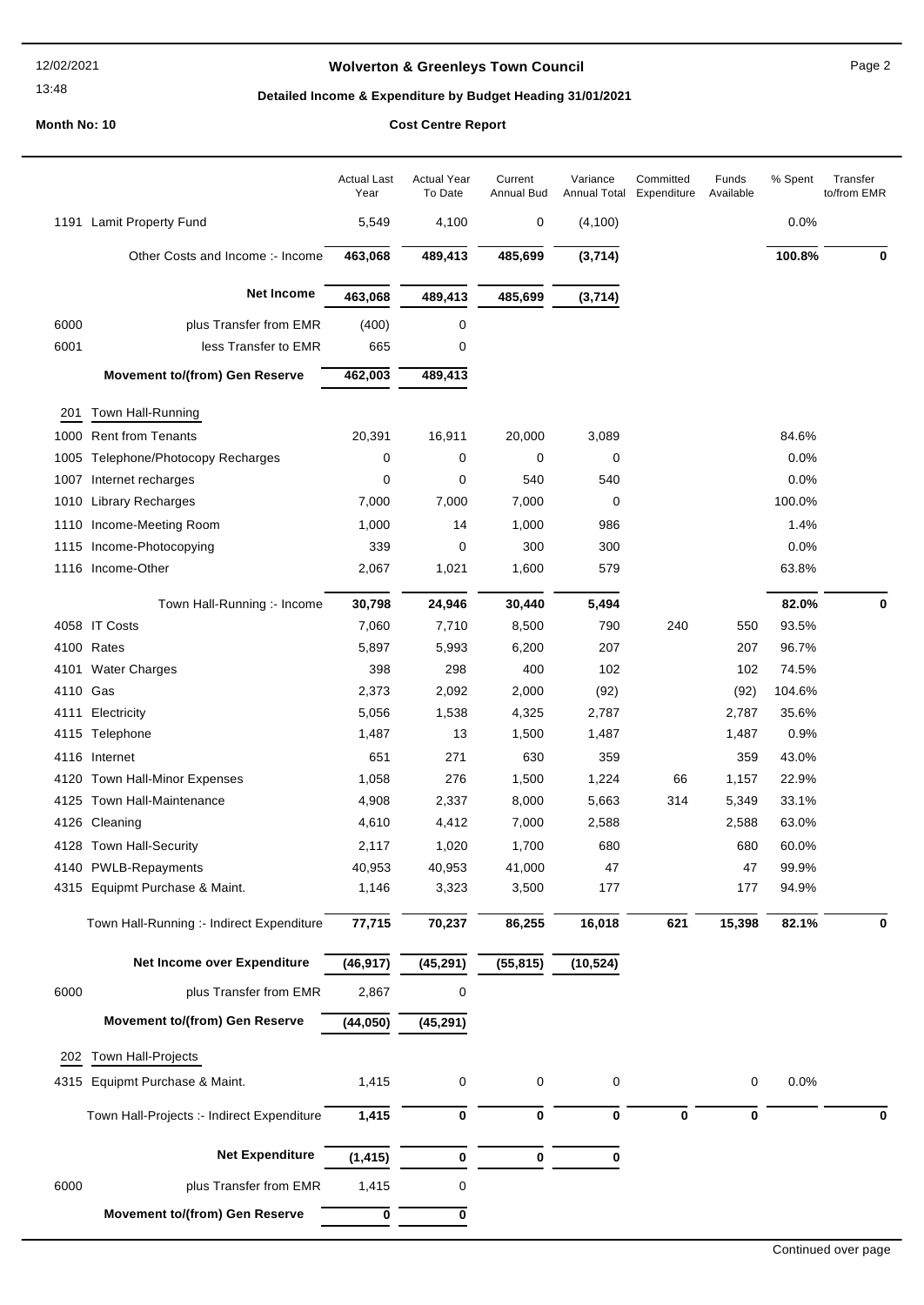13:48

## **Wolverton & Greenleys Town Council** Magness Council Page 3

## **Detailed Income & Expenditure by Budget Heading 31/01/2021**

|      |                                          | <b>Actual Last</b><br>Year | <b>Actual Year</b><br>To Date | Current<br><b>Annual Bud</b> | Variance<br>Annual Total | Committed<br>Expenditure | Funds<br>Available | % Spent | Transfer<br>to/from EMR |
|------|------------------------------------------|----------------------------|-------------------------------|------------------------------|--------------------------|--------------------------|--------------------|---------|-------------------------|
| 203  | <b>Leased Assets</b>                     |                            |                               |                              |                          |                          |                    |         |                         |
| 1116 | Income-Other                             | 561                        | 0                             | 0                            | 0                        |                          |                    | 0.0%    |                         |
|      | Leased Assets :- Income                  | 561                        | $\mathbf 0$                   | $\bf{0}$                     | $\bf{0}$                 |                          |                    |         | 0                       |
|      | 4152 Greenleys Depot                     | 3,712                      | 1,768                         | 3,500                        | 1,732                    | 535                      | 1,197              | 65.8%   |                         |
|      | 4153 Water Tower                         | 3,859                      | 126                           | 3,000                        | 2,874                    |                          | 2,874              | 4.2%    |                         |
|      | 4155 Urban Farm                          | 1,403                      | 140                           | 500                          | 360                      |                          | 360                | 28.1%   |                         |
|      | Leased Assets :- Indirect Expenditure    | 8,975                      | 2,035                         | 7,000                        | 4,965                    | 535                      | 4,430              | 36.7%   | 0                       |
|      | Net Income over Expenditure              | (8, 413)                   | (2,035)                       | (7,000)                      | (4, 965)                 |                          |                    |         |                         |
| 210  | Allotments                               |                            |                               |                              |                          |                          |                    |         |                         |
| 1020 | <b>Community Orchard</b>                 | 41                         | 47                            | 58                           | 11                       |                          |                    | 80.7%   |                         |
| 1021 | Hodge Furze                              | 328                        | 51                            | 0                            | (51)                     |                          |                    | 0.0%    |                         |
| 1022 | Old Wolverton                            | 903                        | 675                           | 706                          | 31                       |                          |                    | 95.7%   |                         |
|      | 1023 Stacey Hill                         | 4,372                      | 5,591                         | 5,809                        | 218                      |                          |                    | 96.3%   |                         |
|      | Allotments :- Income                     | 5,644                      | 6,364                         | 6,573                        | 209                      |                          |                    | 96.8%   | 0                       |
| 4379 | <b>New Projects</b>                      | 12                         | 0                             | 0                            | 0                        |                          | 0                  | 0.0%    |                         |
| 4400 | <b>General Allotment Costs</b>           | 8,410                      | 404                           | 0                            | (404)                    |                          | (404)              | 0.0%    |                         |
| 4405 | <b>Stacey Hill Expenses</b>              | 1,587                      | 1,710                         | 1,375                        | (335)                    | 20                       | (355)              | 125.8%  |                         |
| 4406 | Hodge Furze                              | 3,663                      | 0                             | 0                            | 0                        |                          | $\mathbf 0$        | 0.0%    |                         |
| 4407 | Old Wolverton                            | 848                        | 422                           | 490                          | 68                       |                          | 68                 | 86.2%   |                         |
| 4408 | <b>Orchard Allotments</b>                | 175                        | 110                           | 350                          | 240                      |                          | 240                | 31.5%   |                         |
|      | Allotments :- Indirect Expenditure       | 14,694                     | 2,646                         | 2,215                        | (431)                    | 20                       | (451)              | 120.4%  | 0                       |
|      | Net Income over Expenditure              | (9,050)                    | 3,718                         | 4,358                        | 640                      |                          |                    |         |                         |
| 6000 | plus Transfer from EMR                   | 12,055                     | $\mathbf 0$                   |                              |                          |                          |                    |         |                         |
|      | <b>Movement to/(from) Gen Reserve</b>    | 3,005                      | 3,718                         |                              |                          |                          |                    |         |                         |
| 301  | <b>Community Grants</b>                  |                            |                               |                              |                          |                          |                    |         |                         |
|      | 1116 Income-Other                        | 83                         | 0                             | 0                            | 0                        |                          |                    | 0.0%    |                         |
|      | 1117 Income-Grants                       | 7,341                      | 30,004                        | 20,000                       | (10,004)                 |                          |                    | 150.0%  |                         |
|      | Community Grants :- Income               | 7,425                      | 30,004                        | 20,000                       | (10,004)                 |                          |                    | 150.0%  | 0                       |
|      | 4200 Remembrance                         | 692                        | 38                            | 900                          | 862                      | 250                      | 612                | 32.0%   |                         |
|      | 4201 Grants                              | 9,077                      | 9,509                         | 18,000                       | 8,491                    | 406                      | 8,085              | 55.1%   |                         |
|      | 4207 CAB                                 | 5,373                      | 0                             | 7,500                        | 7,500                    |                          | 7,500              | 0.0%    |                         |
|      | Community Grants :- Indirect Expenditure | 15,142                     | 9,547                         | 26,400                       | 16,853                   | 656                      | 16,197             | 38.6%   | 0                       |
|      | Net Income over Expenditure              | (7, 718)                   | 20,457                        | (6, 400)                     | (26, 857)                |                          |                    |         |                         |
| 6000 | plus Transfer from EMR                   | (250)                      | $\pmb{0}$                     |                              |                          |                          |                    |         |                         |
| 6001 | less Transfer to EMR                     | 8,963                      | 0                             |                              |                          |                          |                    |         |                         |
|      | <b>Movement to/(from) Gen Reserve</b>    | (16, 931)                  | 20,457                        |                              |                          |                          |                    |         |                         |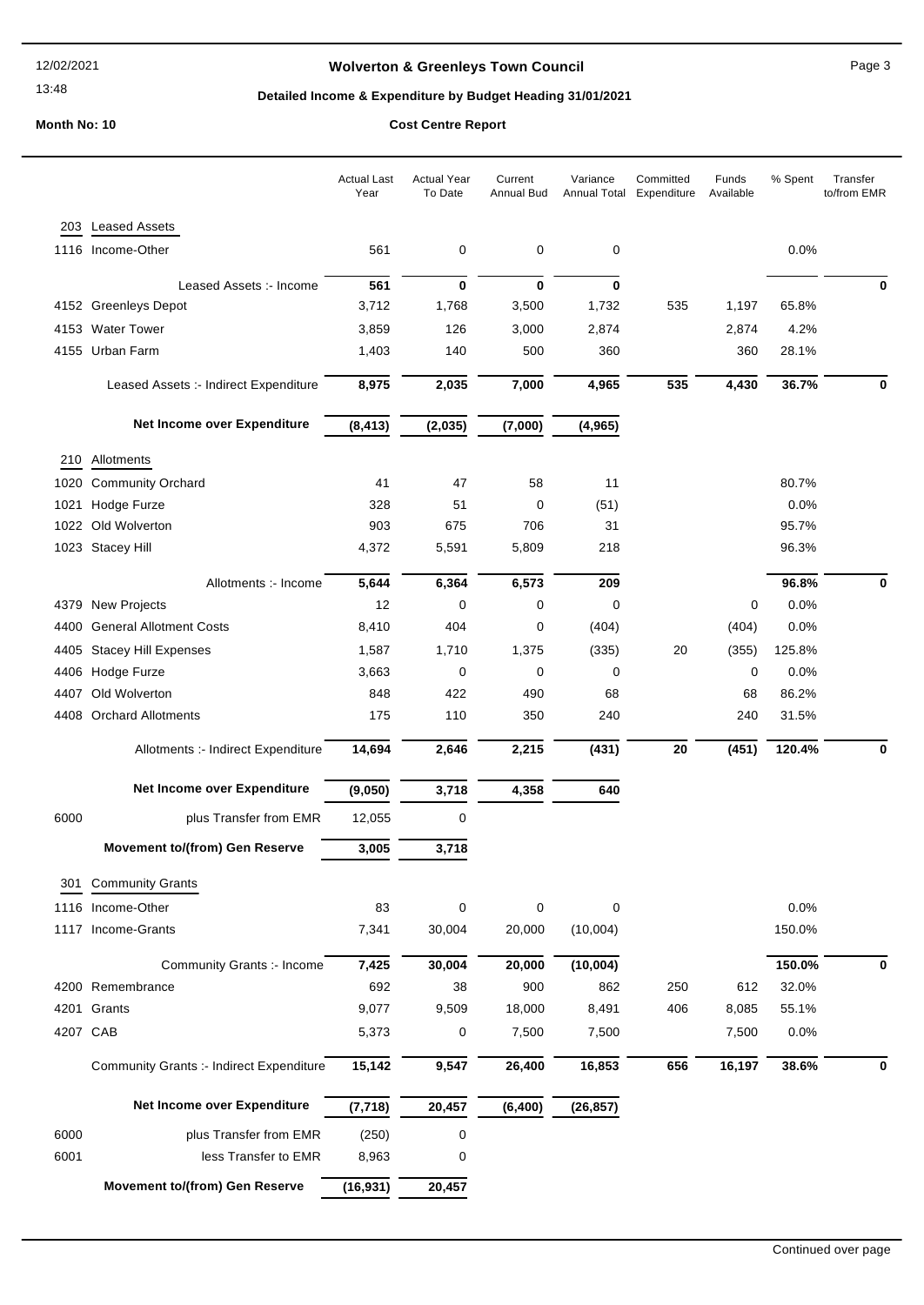13:48

## Wolverton & Greenleys Town Council **Page 4** Page 4

## Detailed Income & Expenditure by Budget Heading 31/01/2021

|      |                                                 | <b>Actual Last</b><br>Year | <b>Actual Year</b><br>To Date | Current<br>Annual Bud | Variance<br><b>Annual Total</b> | Committed<br>Expenditure | Funds<br>Available | % Spent    | Transfer<br>to/from EMR |
|------|-------------------------------------------------|----------------------------|-------------------------------|-----------------------|---------------------------------|--------------------------|--------------------|------------|-------------------------|
| 305  | <b>Community Projects</b>                       |                            |                               |                       |                                 |                          |                    |            |                         |
| 1002 | <b>BIB</b> income                               | 425                        | 0                             | 0                     | 0                               |                          |                    | 0.0%       |                         |
| 1100 | Income-Newsletter & Adverts                     | 3,731                      | 1,784                         | 3,800                 | 2,016                           |                          |                    | 47.0%      |                         |
| 1116 | Income-Other                                    | 563                        | 0                             | 0                     | 0                               |                          |                    | 0.0%       |                         |
| 1125 | Hodge Lea Meeting Place                         | 6,271                      | 795                           | 4,500                 | 3,705                           |                          |                    | 17.7%      |                         |
|      | Community Projects :- Income                    | 10,990                     | 2,579                         | 8,300                 | 5,721                           |                          |                    | 31.1%      | 0                       |
|      | 4273 MK12 Partnership                           | 0                          | 0                             | 2,500                 | 2,500                           | 1,150                    | 1,350              | 46.0%      |                         |
|      | Community Projects :- Direct Expenditure        | 0                          | 0                             | 2,500                 | 2,500                           | 1,150                    | 1,350              | 46.0%      | 0                       |
| 4209 | BIB                                             | 3,943                      | 0                             | 0                     | 0                               |                          | 0                  | 0.0%       | 13                      |
| 4230 | <b>Floodlight Running Costs</b>                 | 398                        | 220                           | 500                   | 280                             |                          | 280                | 44.0%      |                         |
| 4231 | Digital Inclusion                               | 3,575                      | (59)                          | 1,000                 | 1,059                           | 1,200                    | (141)              | 114.1%     |                         |
| 4235 | <b>Newsletter Costs</b>                         | 17,349                     | 15,180                        | 17,900                | 2,720                           |                          | 2,720              | 84.8%      |                         |
| 4261 | Hodge Lea Meeting Place                         | 15,155                     | 2,871                         | 4,500                 | 1,629                           | 358                      | 1,271              | 71.7%      |                         |
| 4262 | Hodge Lea Croft Improvements                    | 36                         | 0                             | 0                     | 0                               |                          | 0                  | 0.0%       |                         |
| 4263 | <b>Greenleys Community Garden</b>               | 6,390                      | 0                             | 0                     | 0                               | (1,025)                  | 1,025              | 0.0%       |                         |
| 4315 | Equipmt Purchase & Maint.                       | 29                         | 0                             | 0                     | 0                               |                          | 0                  | 0.0%       |                         |
| 4379 | <b>New Projects</b>                             | 1,513                      | 1,534                         | 8,598                 | 7,064                           |                          | 7,064              | 17.8%      | 195                     |
|      | Community Projects :- Indirect Expenditure      | 48,388                     | 19,746                        | 32,498                | 12,752                          | 533                      | 12,219             | 62.4%      | 208                     |
|      | Net Income over Expenditure                     | (37, 398)                  | (17, 167)                     | (26, 698)             | (9,531)                         |                          |                    |            |                         |
| 6000 | plus Transfer from EMR                          | 8,105                      | 208                           |                       |                                 |                          |                    |            |                         |
| 6001 | less Transfer to EMR                            | 900                        | 0                             |                       |                                 |                          |                    |            |                         |
|      | Movement to/(from) Gen Reserve                  | (30, 193)                  | (16, 958)                     |                       |                                 |                          |                    |            |                         |
| 310  | <b>Community Events</b>                         |                            |                               |                       |                                 |                          |                    |            |                         |
| 1105 | Income-Twinning                                 | 300                        | 0                             | 1,000                 | 1,000                           |                          |                    | 0.0%       | 300                     |
|      | 1106 Income - Fireworks                         | 1,247                      | 0                             | 2,300                 | 2,300                           |                          |                    | 0.0%       |                         |
|      | 1107 Income - Town Trail App                    | 0                          | 0                             | 500                   | 500                             |                          |                    | 0.0%       |                         |
|      | 1108 Income-New projects                        | 3,928                      | (350)                         | 0                     | 350                             |                          |                    | 0.0%       |                         |
|      | 1109 Income - Summer Festival                   | 670                        | (120)                         | 0                     | 120                             |                          |                    | 0.0%       |                         |
|      | 1116 Income-Other                               | 11,252                     | 0                             | 0                     | 0                               |                          |                    | 0.0%       |                         |
|      | Community Events :- Income                      | 17,397                     | (470)                         | 3,800                 | 4,270                           |                          |                    | $(12.4\%)$ | 300                     |
|      | 4274 Summer Festival                            | 5,184                      | 519                           | (5,000)               | (5, 519)                        | 1,751                    | (7, 270)           | $(45.4\%)$ | 189                     |
| 4275 | <b>Town Twinning</b>                            | 1,339                      | 50                            | 2,500                 | 2,450                           |                          | 2,450              | 2.0%       |                         |
|      | 4277 Fireworks                                  | 7,822                      | 1,563                         | 3,200                 | 1,638                           | 1,543                    | 95                 | 97.0%      |                         |
|      | 4278 Lantern Festival                           | 5,149                      | 1,821                         | 5,140                 | 3,319                           |                          | 3,319              | 35.4%      | 849                     |
| 4379 | New Projects                                    | 900                        | 0                             | 0                     | 0                               | 2,978                    | (2,978)            | 0.0%       |                         |
|      | <b>Community Events :- Indirect Expenditure</b> | 20,395                     | 3,953                         | 5,840                 | 1,887                           | 6,272                    | (4, 385)           | 175.1%     | 1,038                   |
|      | Net Income over Expenditure                     | (2,998)                    | (4, 423)                      | (2,040)               | 2,383                           |                          |                    |            |                         |
| 6000 | plus Transfer from EMR                          | (1, 442)                   | 1,038                         |                       |                                 |                          |                    |            |                         |
| 6001 | less Transfer to EMR                            | 0                          | (574)                         |                       |                                 |                          |                    |            |                         |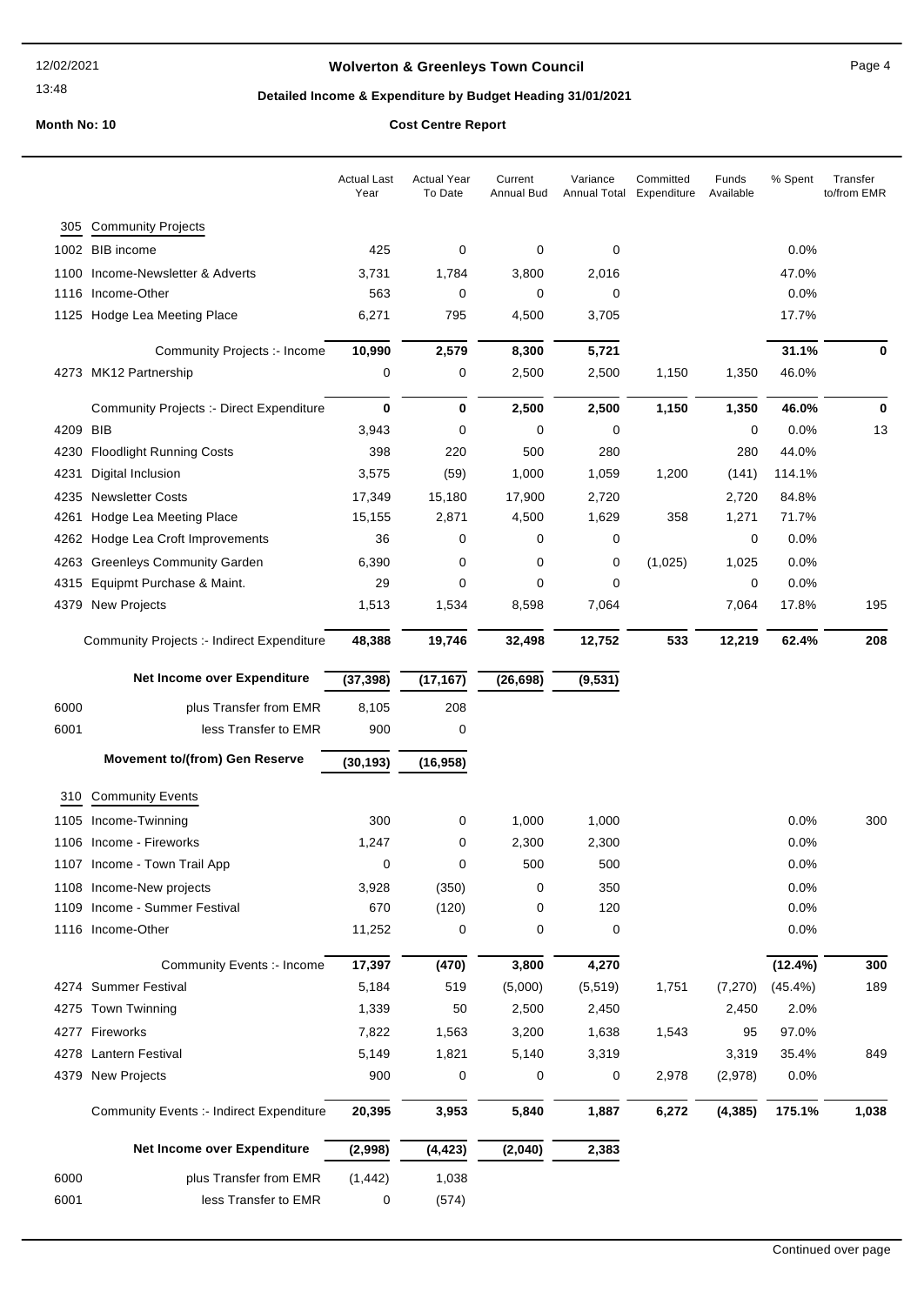13:48

## Wolverton & Greenleys Town Council **Page 5** Page 5

## Detailed Income & Expenditure by Budget Heading 31/01/2021

|      |                                              | <b>Actual Last</b><br>Year | <b>Actual Year</b><br>To Date | Current<br>Annual Bud | Variance<br>Annual Total | Committed<br>Expenditure | Funds<br>Available | % Spent | Transfer<br>to/from EMR |
|------|----------------------------------------------|----------------------------|-------------------------------|-----------------------|--------------------------|--------------------------|--------------------|---------|-------------------------|
|      | Movement to/(from) Gen Reserve               | (4, 440)                   | (2, 811)                      |                       |                          |                          |                    |         |                         |
| 401  | Town Upkeep                                  |                            |                               |                       |                          |                          |                    |         |                         |
| 1116 | Income-Other                                 | 1,992                      | 0                             | 0                     | 0                        |                          |                    | 0.0%    |                         |
|      | Town Upkeep :- Income                        | 1,992                      | $\mathbf 0$                   | $\mathbf 0$           | 0                        |                          |                    |         | 0                       |
| 4209 | <b>BIB</b>                                   | 0                          | 2,230                         | 2,500                 | 270                      | 45                       | 225                | 91.0%   | 333                     |
| 4302 | Dog Waste Collection                         | 10,102                     | 10,611                        | 13,000                | 2,389                    |                          | 2,389              | 81.6%   |                         |
| 4310 | <b>Caretaker Costs</b>                       | 505                        | 194                           | 400                   | 206                      |                          | 206                | 48.5%   |                         |
| 4315 | Equipmt Purchase & Maint.                    | 56,911                     | 0                             | 0                     | 0                        |                          | 0                  | 0.0%    |                         |
| 4316 | Planting                                     | 12,106                     | 15,110                        | 13,160                | (1,950)                  |                          | (1,950)            | 114.8%  |                         |
| 4319 | Weed Machine Operation                       | 680                        | 0                             | 0                     | 0                        |                          | $\mathbf 0$        | 0.0%    |                         |
| 4320 | Vehicle Running Costs                        | 2,637                      | 2,424                         | 2,800                 | 376                      |                          | 376                | 86.6%   |                         |
| 4379 | <b>New Projects</b>                          | 6,092                      | 0                             | 0                     | 0                        |                          | 0                  | 0.0%    |                         |
|      | Town Upkeep :- Indirect Expenditure          | 89,034                     | 30,569                        | 31,860                | 1,291                    | 45                       | 1,246              | 96.1%   | 333                     |
|      | Net Income over Expenditure                  | (87, 042)                  | (30, 569)                     | (31, 860)             | (1, 291)                 |                          |                    |         |                         |
| 6000 | plus Transfer from EMR                       | 59,621                     | 333                           |                       |                          |                          |                    |         |                         |
| 6001 | less Transfer to EMR                         | 0                          | 240                           |                       |                          |                          |                    |         |                         |
|      | Movement to/(from) Gen Reserve               | (27, 421)                  | (30, 476)                     |                       |                          |                          |                    |         |                         |
| 405  | Town Upkeep-Projects                         |                            |                               |                       |                          |                          |                    |         |                         |
| 4315 | Equipmt Purchase & Maint.                    | 0                          | 910                           | 0                     | (910)                    |                          | (910)              | 0.0%    |                         |
| 4370 | Christmas Lights                             | 13,197                     | 23,482                        | 29,202                | 5,720                    | 4,207                    | 1,512              | 94.8%   | 189                     |
| 4379 | <b>New Projects</b>                          | 17,601                     | 3,653                         | 0                     | (3,653)                  |                          | (3,653)            | 0.0%    |                         |
| 4385 | <b>Bloomer Siting &amp; Town Trail</b>       | 936                        | 0                             | $\mathbf 0$           | 0                        |                          | 0                  | 0.0%    |                         |
| 4386 | <b>Directional Signage</b>                   | 48                         | 0                             | 0                     | 0                        |                          | 0                  | 0.0%    |                         |
|      | Town Upkeep-Projects :- Indirect Expenditure | 31,782                     | 28,045                        | 29,202                | 1,157                    | 4,207                    | (3,051)            | 110.4%  | 189                     |
|      | Net Expenditure                              | (31, 782)                  | (28, 045)                     | (29, 202)             | (1, 157)                 |                          |                    |         |                         |
| 6000 | plus Transfer from EMR                       | 16,615                     | 189                           |                       |                          |                          |                    |         |                         |
|      | Movement to/(from) Gen Reserve               | (15, 167)                  | (27, 856)                     |                       |                          |                          |                    |         |                         |
|      | 500 Council                                  |                            |                               |                       |                          |                          |                    |         |                         |
|      | 1195 Community infrastructure Inc            | 5,000                      | 0                             | 0                     | 0                        |                          |                    | 0.0%    |                         |
|      |                                              |                            |                               |                       |                          |                          |                    |         |                         |
|      | Council :- Income<br>4119 Insurance          | 5,000                      | $\mathbf 0$                   | $\mathbf 0$           | $\mathbf 0$              |                          | 1,663              | 66.0%   | 0                       |
|      |                                              | 4,170                      | 3,233                         | 4,896                 | 1,663                    |                          |                    |         |                         |
| 4315 | Equipmt Purchase & Maint.                    | 0                          | 1,090                         | 0                     | (1,090)                  | 18                       | (1, 108)           | 0.0%    |                         |
|      | 4500 Crime Prevention and Environme          | 13,211                     | 9,059                         | 13,000                | 3,941                    | 180                      | 3,761              | 71.1%   |                         |